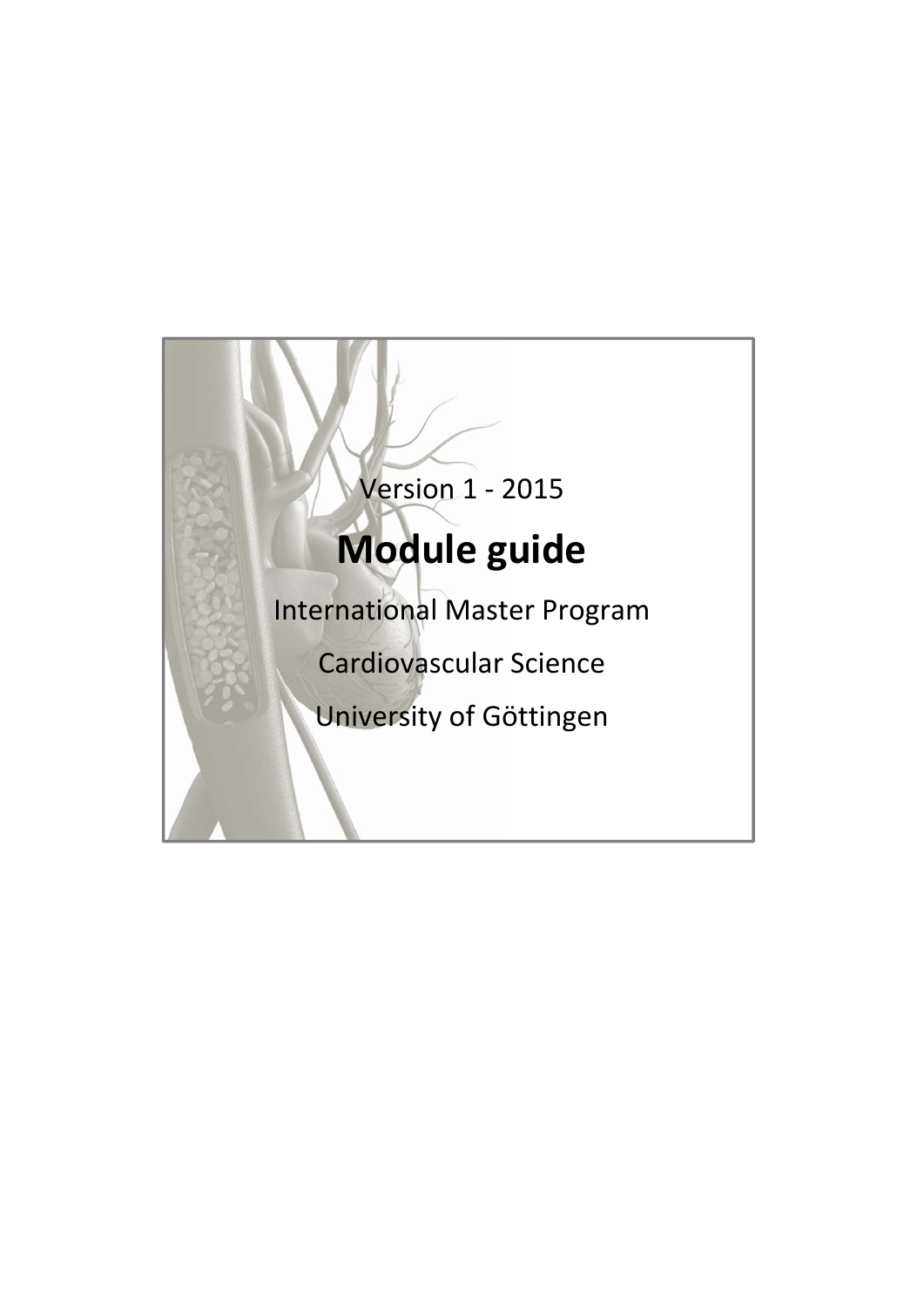# **Part 1**

## Theoretical modules

### *Synopsis*

The Master program **Cardiovascular Science** contains four theoretical modules (M.CVS.101; M.CVS.102, M.CVS.201, M.CVS.301) with a consecutive curriculum covering basic knowledge on the organ and molecular level of the cardiovascular system, on cardiovascular diseases and therapies as well as on modern aspects of cardiovascular science. In addition, this curriculum is accompanied by the module M.CVS.004 which includes the training and attendance of presentations of recent topics in cardiovascular research.

#### **M.CVS.101: Cardiovascular Basics I**

#### **M.CVS.101: Cardiovascular Basics II**

M.CVS.001: Lab rotation I

#### **M.CVS.201: Cardiovascular diseases and therapies**

M.CVS.002: Lab rotation II

#### **M.CVS.301: Cardiovascular research in academia and industry**

M.CVS.003: Lab rotation III

#### **M.CVS.004: Modern topics in CVS and clinical research**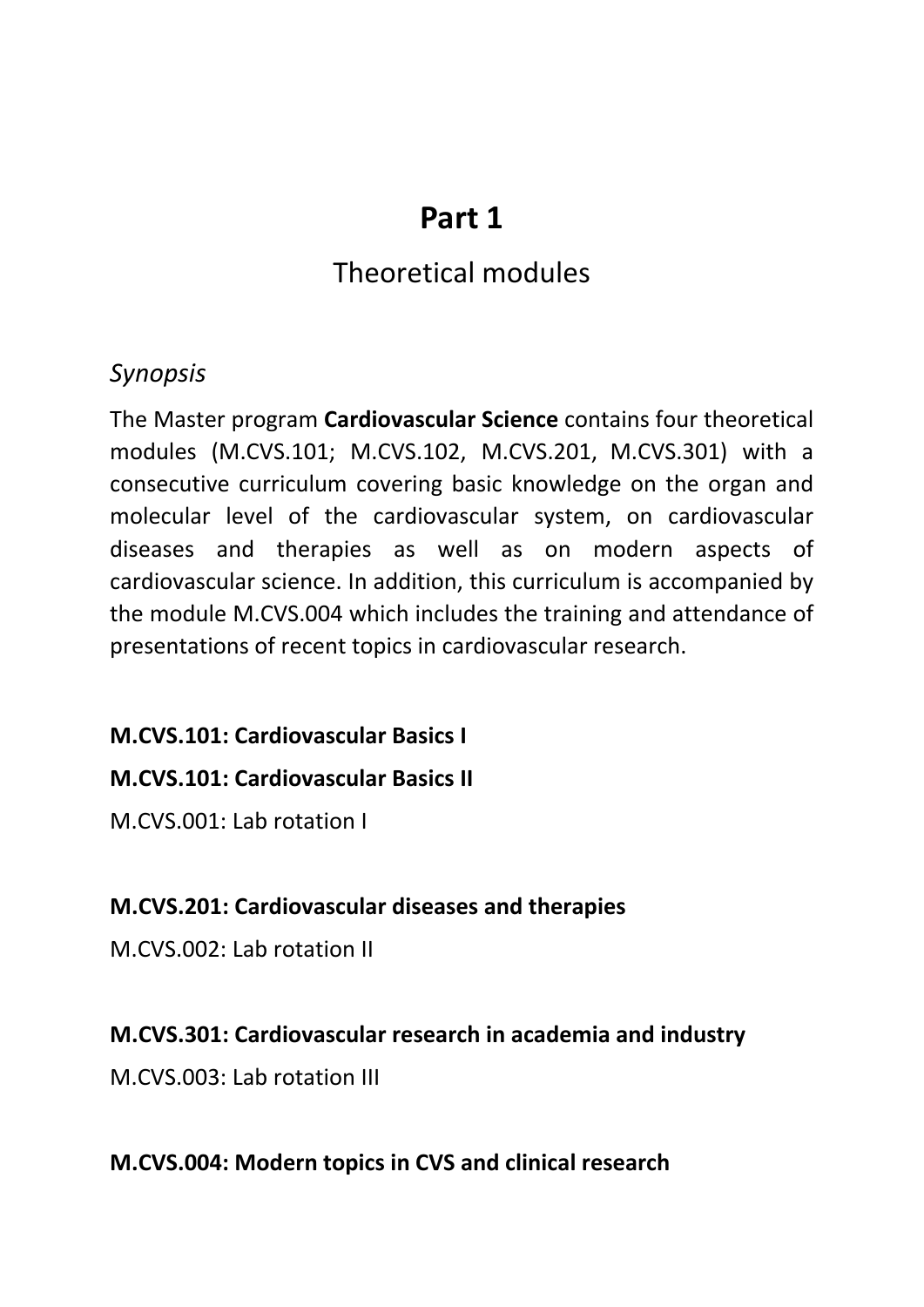| Georg-August-University Göttingen                                                           |                                   | 9 ECTS              |
|---------------------------------------------------------------------------------------------|-----------------------------------|---------------------|
| <b>Module M.CVS.101: Cardiovascular basics I</b>                                            |                                   | 7 SWS               |
|                                                                                             |                                   |                     |
| <b>Learning outcomes</b>                                                                    |                                   | <b>Total hours</b>  |
| Students who have successfully finished this module have an advanced                        |                                   | Contact hours       |
| knowledge of:                                                                               |                                   | 98h                 |
| 1.) The anatomy of the heart, the vasculature, the lung, the kidney, the                    |                                   | Self-study<br>172 h |
| nervous system of humans, rodents and widely used experimental animals<br>(e.g. zebra fish) |                                   |                     |
| 2.) The embryonic development in general and of the cardiovascular system                   |                                   |                     |
| 3.) The physiology of the heart, the circulation, the lung, the kidney, the                 |                                   |                     |
| autonomous nervous system including e.g. detailed knowledge on the control                  |                                   |                     |
| of cardiac contractility and function, the short and long term control of the               |                                   |                     |
| blood pressure, important hemodynamic laws                                                  |                                   |                     |
| 4.) The hormonal control of the cardiovascular system e.g. by catecholamines,               |                                   |                     |
| the RAAS, natriuretic peptides, sex hormones                                                |                                   |                     |
|                                                                                             |                                   |                     |
| <b>Courses</b>                                                                              |                                   |                     |
| 1. Cardiovascular basics I (Lectures, 70h)                                                  |                                   | 5 SWS               |
| Content                                                                                     |                                   |                     |
| Cardiovascular anatomy<br>٠                                                                 |                                   |                     |
| Cardiovascular embryology<br>٠                                                              |                                   |                     |
| Cardiovascular physiology                                                                   |                                   |                     |
| Cardiovascular nervous system                                                               |                                   |                     |
| Cardiovascular endocrinology<br>$\bullet$                                                   |                                   |                     |
|                                                                                             |                                   |                     |
| 2. Cardiovascular basics I (Practical course, 28h)                                          |                                   | 2 SWS               |
| Content                                                                                     |                                   |                     |
| The cardiovascular anatomy<br>$\bullet$                                                     |                                   |                     |
| Histology course of cardiovascular tissues<br>٠                                             |                                   |                     |
| Cardiovascular Physiology                                                                   |                                   |                     |
|                                                                                             |                                   |                     |
| <b>Examination:</b>                                                                         |                                   |                     |
| Written exam (180 min) about the development, physiology and anatomy of                     |                                   |                     |
| the heart and the cardiovascular system and its hormonal and nervous                        |                                   |                     |
| regulation.                                                                                 |                                   |                     |
| <b>Entry requirement</b>                                                                    | <b>Recommended pre-requisites</b> |                     |
| None                                                                                        | None                              |                     |
| Language                                                                                    | <b>Module coordinator</b>         |                     |
| English                                                                                     | Dr. Laura Zelarayan-Behrend       |                     |
| Frequency                                                                                   | <b>Duration</b>                   |                     |

7 weeks

1

**Recommended semester of study**

Additional notes and regulations: ‐

**Maximal number of students**

Each winter semester

**Repeatability**

twice

25

Teaching capacity provided by: Med‐VK: 54h lecture, 28h practical work; Med‐KT: 16h lecture; Med.‐K:‐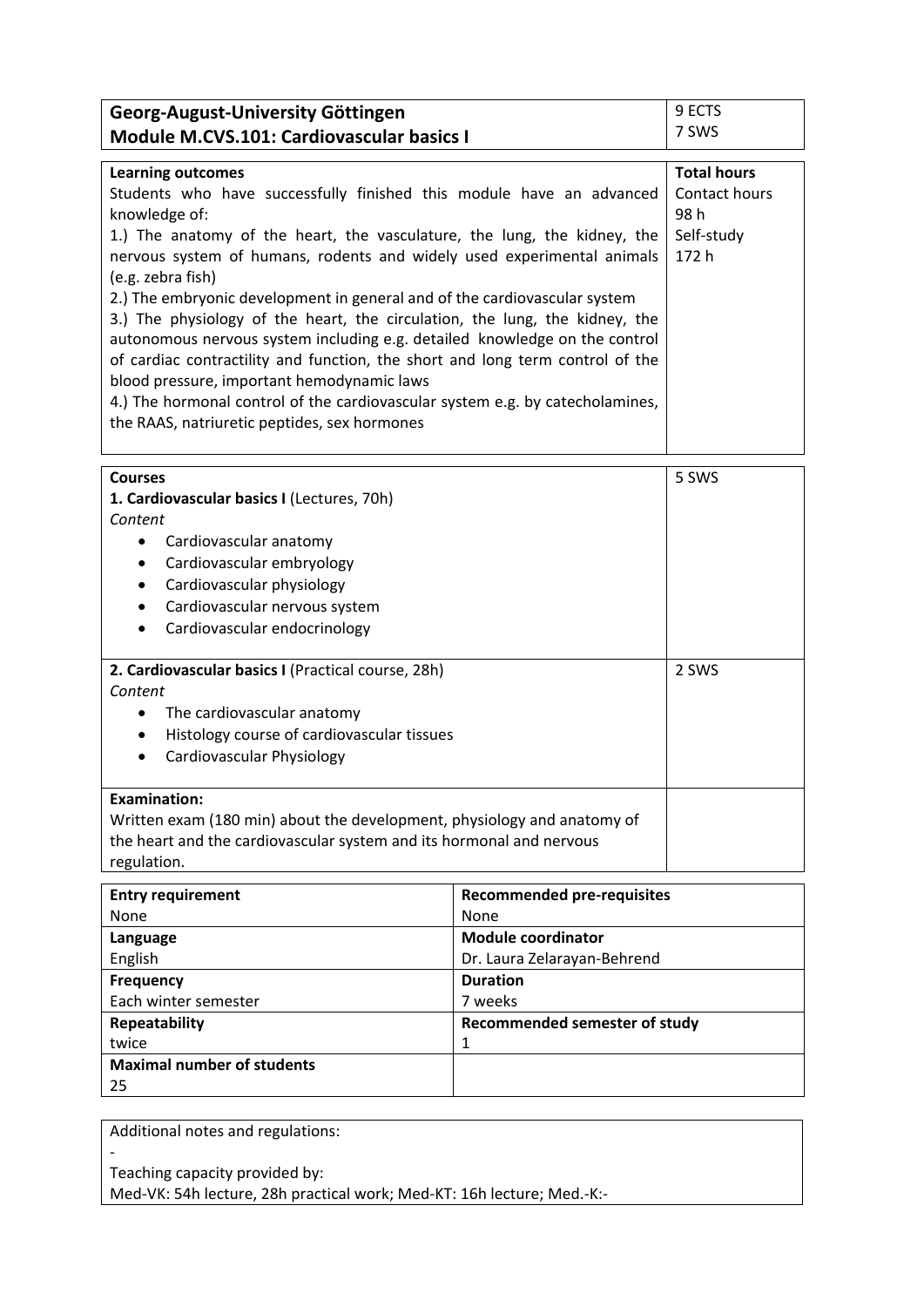| Georg-August-University Göttingen                                                                   | 9 ECTS                |
|-----------------------------------------------------------------------------------------------------|-----------------------|
| Module M.CVS.102: Cardiovascular basics II                                                          | 7 SWS                 |
|                                                                                                     |                       |
| <b>Learning outcomes</b>                                                                            | <b>Total hours</b>    |
| Students who have successfully finished this module have an advanced<br>knowledge of:               | Contact hours<br>98 h |
| 1.) The detailed structure of eukaryotic cells and especially of cardiovascular                     | Self-study            |
| cells including cardiomyocytes, smooth muscle cells, endothelial cells,                             | 172 h                 |
| fibroblasts, epithelial cells, stem cells                                                           |                       |
| 2.) Important cellular processes e.g. proliferation, migration, contraction,<br>apoptosis, necrosis |                       |
| 3.) Intracellular mechanisms e.g. transcription, translation,                                       |                       |
| PTM,<br>exo/endocytosis, protein degradation                                                        |                       |
| 4.) The regulation of action potentials, ion fluxes, transporters                                   |                       |
| 5.) Thermodynamics, hydrodynamics, biomechanics                                                     |                       |
| 6.) The cellular metabolism including glucose, fatty acid and amino acid                            |                       |
| metabolism                                                                                          |                       |
| 7.) Protein composition and structures                                                              |                       |
| 8.) The genetic and epigenetic control of protein expression including the DNA                      |                       |
| architecture, replication, transcription, DNA<br>modifications,<br>histon                           |                       |
| modifications                                                                                       |                       |
| 9.) Import concepts of signal transduction including membrane<br>and                                |                       |
| intracellular receptor-dependent signaling involving e.g. kinases-phosphatases,                     |                       |
| G proteins, second messengers, transcription factors, oxygen and redox                              |                       |
| signaling                                                                                           |                       |
|                                                                                                     |                       |

| <b>Courses</b>                                                                | 6 SWS |
|-------------------------------------------------------------------------------|-------|
| 1. Cardiovascular basics II (Lectures, 84h)                                   |       |
| Content                                                                       |       |
| Cardiovascular cell biology                                                   |       |
| Cardiovascular biophysics                                                     |       |
| Cardiovascular biochemistry                                                   |       |
| Cardiovascular (epi)genetic                                                   |       |
| Cardiovascular signal transduction                                            |       |
|                                                                               |       |
| <b>Examination</b>                                                            |       |
| Written exam (180 min) about the function of different sources of cell types, |       |
| important biochemical and biophysical cellular processes, signal transduction |       |
| processes in the heart and basics of (epi)genetics                            |       |
| 2. Cardiovascular basics II (Seminar, 14h)                                    | 1 SWS |
| Content                                                                       |       |
| Presentation of recent publications from the cardiovascular field.            |       |
| Examination                                                                   |       |
| Seminar presentation (oral, 15 min): Short PowerPoint presentation about a    |       |
| given topic, including max. 5 minutes discussion                              |       |

| <b>Entry requirement</b> | <b>Recommended pre-requisites</b>      |
|--------------------------|----------------------------------------|
| None                     | Passed examination in module M.CVS.101 |
| Language                 | <b>Module coordinator</b>              |
| English                  | Dr. Katrin Streckfuß-Bömeke            |
| <b>Frequency</b>         | <b>Duration</b>                        |
| Each winter semester     | 7 weeks                                |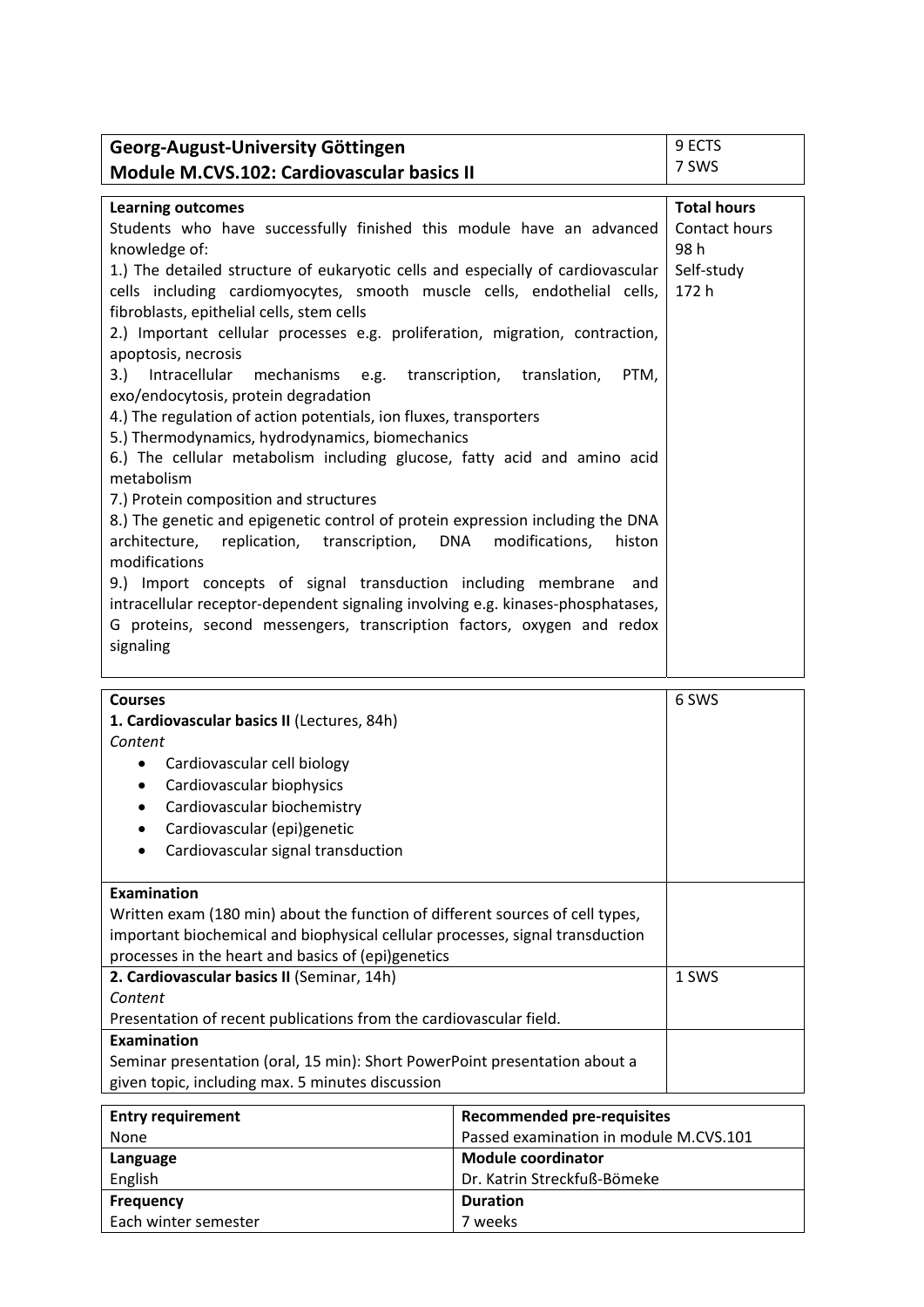| Repeatability                     | Recommended semester of study |
|-----------------------------------|-------------------------------|
| Twice                             |                               |
| <b>Maximal number of students</b> |                               |
| 25                                |                               |

Teaching capacity provided by:

‐

Med‐VK: 20h lecture, 4h seminar; Med‐KT: 30h lecture, 6h seminar; Med.‐K: 34h, 4h seminar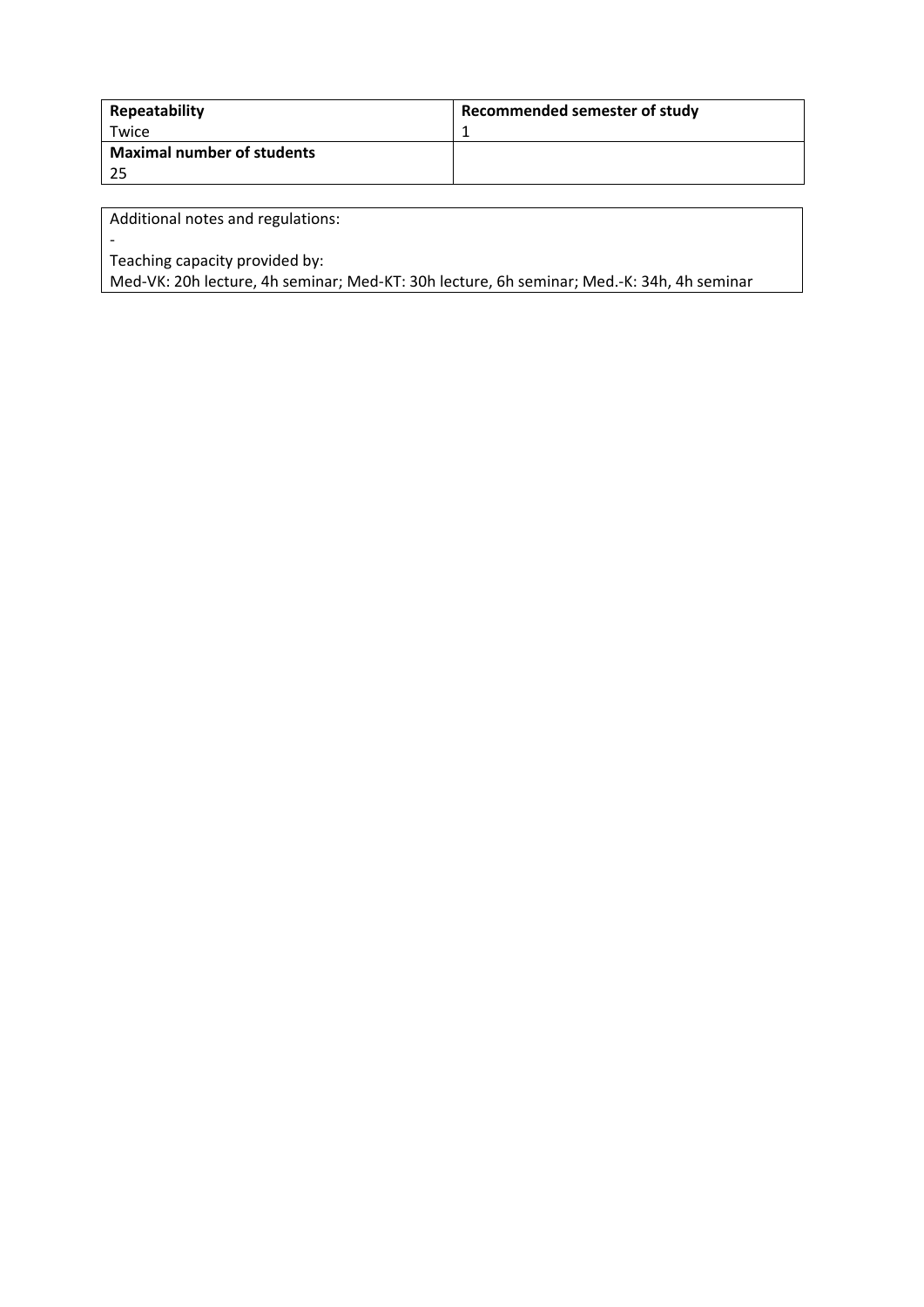| Georg-August-Universität Göttingen                                                                                                                | 9 ECTS             |
|---------------------------------------------------------------------------------------------------------------------------------------------------|--------------------|
| Module M.CVS.201: Cardiovascular diseases and therapies                                                                                           | 7 SWS              |
|                                                                                                                                                   |                    |
| <b>Learning outcomes</b>                                                                                                                          | <b>Total hours</b> |
| Students who have successfully finished this module have an advanced                                                                              | Contact hours      |
| knowledge of:                                                                                                                                     | 98 h               |
| 1.) Etiology and pathophysiology, signs and symptoms, diagnosis,                                                                                  | Self-study         |
| classifications, management, prognosis of important cardiovascular diseases                                                                       | 172 h              |
| including e.g. coronary artery disease, load-dependent heart diseases,<br>cardiomyopathies, myocarditis, pulmonary heart diseases (PAH and COPD), |                    |
| arrhythmia and their outcomes e.g. myocardial infarction, stroke, left and right                                                                  |                    |
| heart failure                                                                                                                                     |                    |
| 2.) Risk factors for heart diseases including diabetes, hypertension, metabolic                                                                   |                    |
| syndrome                                                                                                                                          |                    |
| 3.) Important molecular causes for cardiovascular diseases including involved                                                                     |                    |
| gene mutations and disease-dependent molecular changes                                                                                            |                    |
| 4.) Important technologies in cardiovascular imaging including                                                                                    |                    |
| echocardiography, computed tomography, magnetic resonance imaging                                                                                 |                    |
| 5.) Treatment strategies and basic pharmacological principles including                                                                           |                    |
| pharmacodynamics, pharmacokinetics, interference with the catecholamine,                                                                          |                    |
| acetylcholine and RAA systems, diuretics, anti-arrhythmic drugs, vasodilators,                                                                    |                    |
| lipid-lowering drugs, anti-thrombotic drugs, anti-diabetic drugs                                                                                  |                    |
| 6.) Modern (experimental) therapeutic approaches including gene therapy,                                                                          |                    |
| cell-based therapy, tissue regeneration                                                                                                           |                    |
| 7.) Interventional therapies including coronary catheterization, stent<br>implantation                                                            |                    |
| 8.) Cardiac surgeries of acquired heart diseases, of the vasculature and                                                                          |                    |
| congenital heart defects including heart and valve transplantation, by-pass                                                                       |                    |
| surgery.                                                                                                                                          |                    |
|                                                                                                                                                   |                    |
| <b>Courses</b>                                                                                                                                    | 6 SWS              |
| the top concerns the control of the control of the control of the control of the control of the control of the                                    |                    |

| <b>Courses</b>                                                                                   |                                            | 6 SWS |
|--------------------------------------------------------------------------------------------------|--------------------------------------------|-------|
| 1. Cardiovascular diseases and therapies (Lecture, 84h)                                          |                                            |       |
| Content                                                                                          |                                            |       |
| Clinical and molecular aspects of cardiovascular diseases in adults and<br>$\bullet$<br>children |                                            |       |
| Cardiovascular imaging<br>$\bullet$                                                              |                                            |       |
| Interventional therapies<br>٠                                                                    |                                            |       |
| Cardiovascular surgery                                                                           |                                            |       |
| Cardiovascular pharmacology<br>$\bullet$                                                         |                                            |       |
|                                                                                                  |                                            |       |
| 2. Cardiovascular diseases and therapies (Practical course, 14h)                                 |                                            | 1 SWS |
| Content                                                                                          |                                            |       |
| <b>ECG</b> reading                                                                               |                                            |       |
| Case studies                                                                                     |                                            |       |
|                                                                                                  |                                            |       |
| <b>Examination</b>                                                                               |                                            |       |
| Written exam (180 min) the diagnosis of cardiovascular diseases via imaging                      |                                            |       |
| and their pharmacological and interventional therapies, clinical aspects of                      |                                            |       |
| cardiovascular diseases in adults and children                                                   |                                            |       |
|                                                                                                  |                                            |       |
| <b>Entry requirement</b>                                                                         | <b>Recommended pre-requisites</b>          |       |
| None                                                                                             | Passed examination in module M.CVS.101 and |       |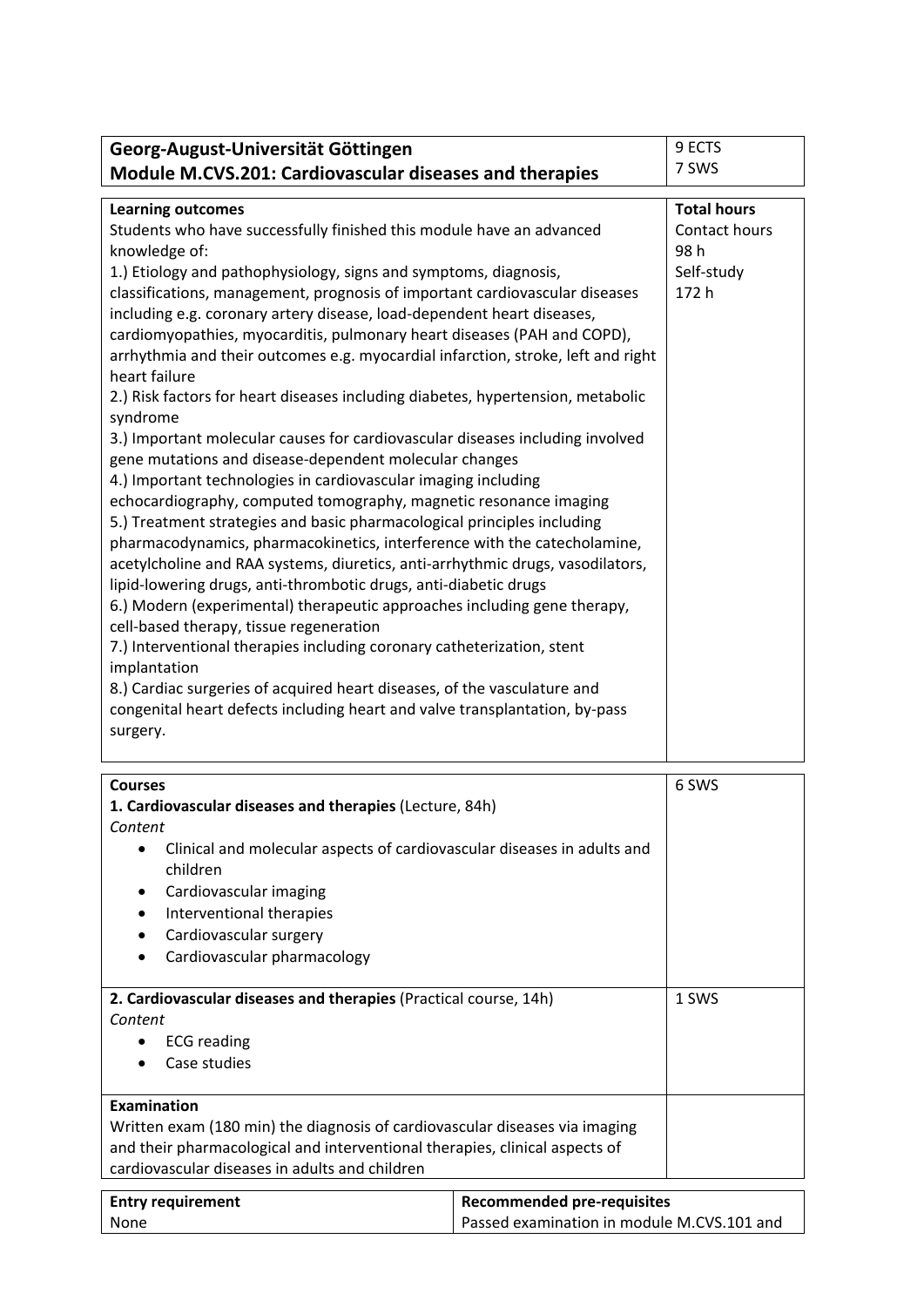|                                   | M.CVS.102                     |
|-----------------------------------|-------------------------------|
| Language                          | <b>Module coordinator</b>     |
| English                           | Prof. Susanne Lutz            |
| <b>Frequency</b>                  | <b>Duration</b>               |
| Each summer semester              | 7 weeks                       |
| Repeatability                     | Recommended semester of study |
| Twice                             |                               |
| <b>Maximal number of students</b> |                               |
| 25                                |                               |

Teaching capacity provided by:

 $\overline{\phantom{a}}$ 

Med-VK: -; Med-KT: 28h lecture; Med.-K: 56h lecture, 14h practical work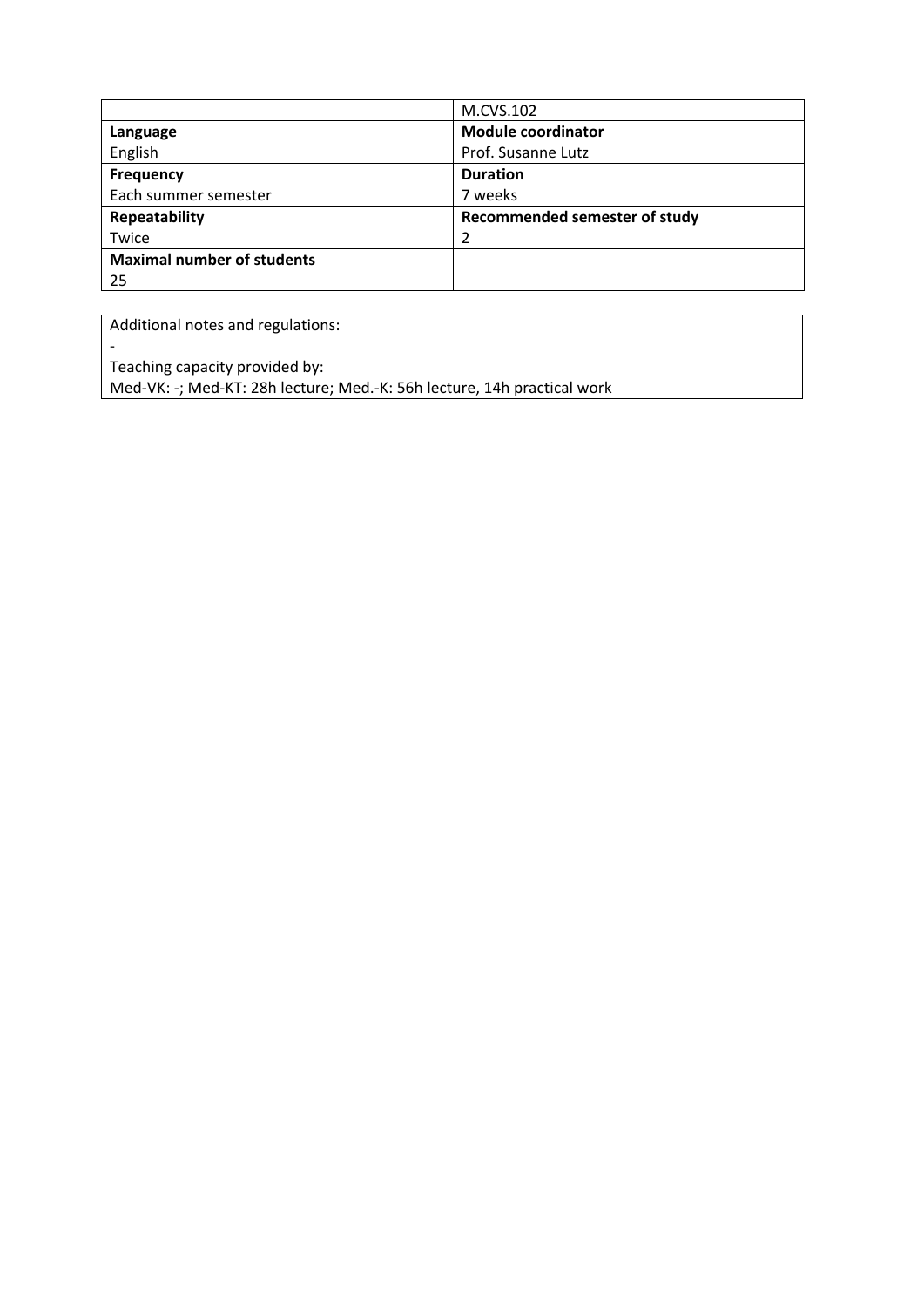| Georg-August-Universität Göttingen<br>Module M.CVS.301: Cardiovascular research in academia and                                                                                                                                                                                                                                                                                                                                                                                                                |                                                                                                           | 9 ECTS<br>7 SWS                                                   |
|----------------------------------------------------------------------------------------------------------------------------------------------------------------------------------------------------------------------------------------------------------------------------------------------------------------------------------------------------------------------------------------------------------------------------------------------------------------------------------------------------------------|-----------------------------------------------------------------------------------------------------------|-------------------------------------------------------------------|
| industry                                                                                                                                                                                                                                                                                                                                                                                                                                                                                                       |                                                                                                           |                                                                   |
| <b>Learning outcomes</b><br>Students who have successfully finished this module have an advanced<br>knowledge of:<br>1.) Specified topics of current cardiovascular research<br>2.) State of the art methodology in cardiovascular research including e.g.<br>animal models, imaging techniques, high throughput technologies, stem cell-<br>based research, tissue engineering, system biology<br>3.) Biostatistics<br>4.) Research standards in industry<br>5.) The design and management of clinical trials |                                                                                                           | <b>Total hours</b><br>Contact hours<br>98h<br>Self-study<br>172 h |
| <b>Courses</b><br>1. Cardiovascular research in academia and industry (Lecture, 84h)<br>Content<br>Scientific Aspects of cardiovascular diseases<br>$\bullet$<br>State-of-the art research methods<br><b>Biostatistics</b><br>Design and management of clinical trials<br>Insights in research in industry                                                                                                                                                                                                     |                                                                                                           | 6 SWS                                                             |
| <b>Examination</b><br>Written exam (180 min) basics of biostatistical methods and the management<br>and design of clinical trials, different state-of-the-art methods and high<br>throughput technologies in cardiovascular research                                                                                                                                                                                                                                                                           |                                                                                                           |                                                                   |
| 2. Cardiovascular research in academia and industry (Seminar, 14h)<br>Content<br>Presentation of recent publications from the cardiovascular field.                                                                                                                                                                                                                                                                                                                                                            |                                                                                                           | 1 SWS                                                             |
| Examination<br>Seminar presentation (oral, 15 min): Short PowerPoint presentation about a<br>given topic, including max. 5 minutes discussion                                                                                                                                                                                                                                                                                                                                                                  |                                                                                                           |                                                                   |
| <b>Entry requirement</b><br>None                                                                                                                                                                                                                                                                                                                                                                                                                                                                               | <b>Recommended pre-requisites</b><br>Passed examinations in modules M.CVS.101,<br>M.CVS.102 and M.CVS.201 |                                                                   |
| Language<br>English                                                                                                                                                                                                                                                                                                                                                                                                                                                                                            | <b>Module coordinator</b><br>Prof. Thomas Meyer                                                           |                                                                   |
| <b>Frequency</b><br>Each winter semester                                                                                                                                                                                                                                                                                                                                                                                                                                                                       | <b>Duration</b><br>7 weeks                                                                                |                                                                   |
| <b>Repeatability</b><br>Twice<br><b>Maximal number of students</b>                                                                                                                                                                                                                                                                                                                                                                                                                                             | Recommended semester of study<br>3                                                                        |                                                                   |

25

‐Teaching capacity provided by:

Med‐VK: 10h lecture; Med‐KT: 32h lecture, 10h seminar; Med.‐K: 42h lecture, 4h seminar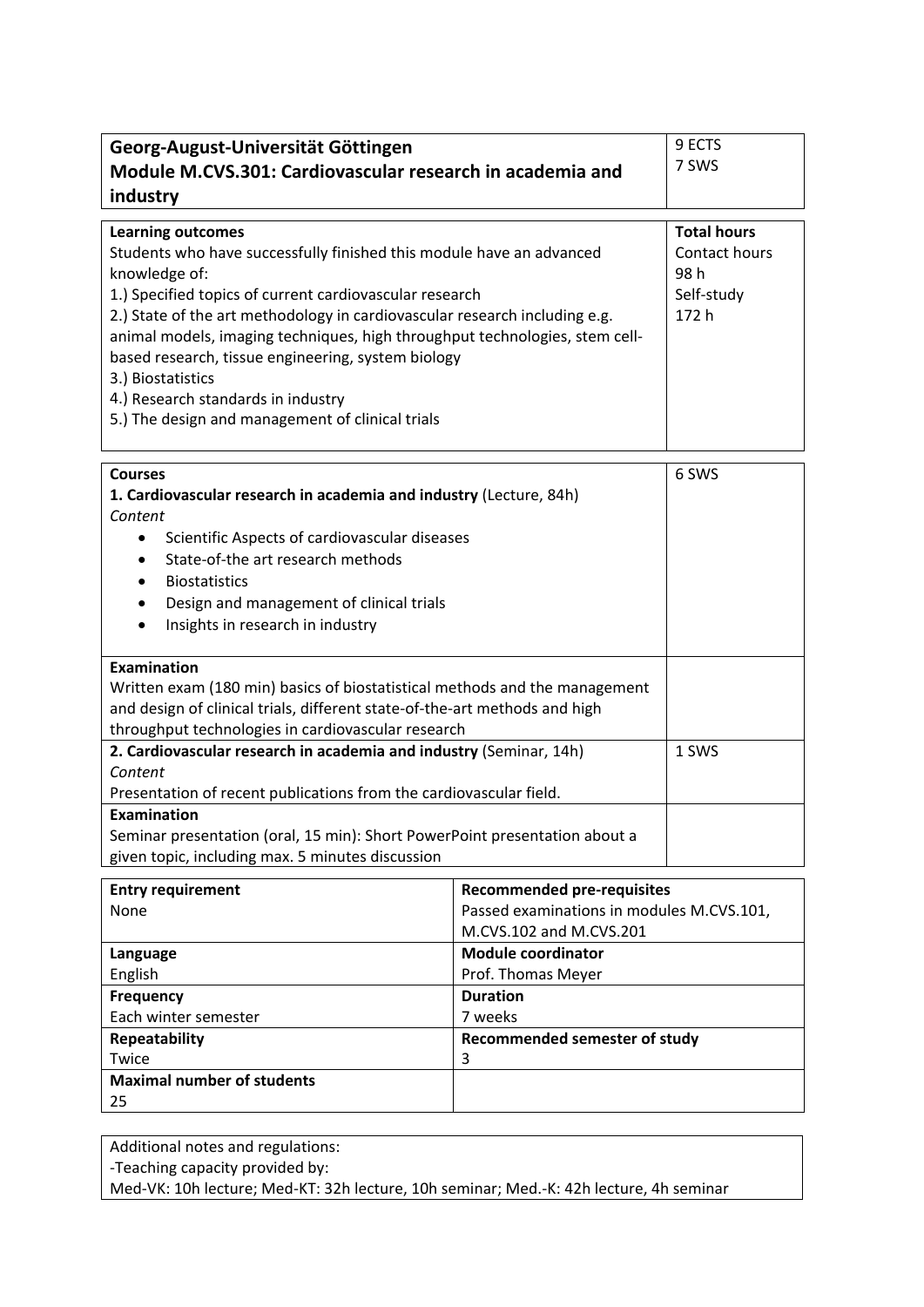| Georg-August-Universität Göttingen                                                                                                                                                                                                                                                                                                                                                                   | 6 FCTS                                                            |
|------------------------------------------------------------------------------------------------------------------------------------------------------------------------------------------------------------------------------------------------------------------------------------------------------------------------------------------------------------------------------------------------------|-------------------------------------------------------------------|
| Module M.CVS.004: Modern topics in CVS and clinical research                                                                                                                                                                                                                                                                                                                                         | 5 SWS                                                             |
| <b>Learning outcomes</b><br>This course integrates the training and attendance of the presentations of<br>recent publications in the cardiovascular field. Students who successfully<br>finished this module have learnt to present and critically discuss scientific<br>topics. In addition, the students will learn to design follow-up research projects<br>to the presented topics.              | <b>Total hours</b><br>Contact hours<br>70 h<br>Self-study<br>110h |
| <b>Course (Seminar)</b><br>Attendance of scientific presentations<br>Active presentation of recent publications of the field<br>$\bullet$<br>Design of a potential research project                                                                                                                                                                                                                  | 5 SWS                                                             |
| <b>Examination</b><br>Portfolio (contains summaries of the presented research topics with a<br>maximum of 1 page per topic).<br><b>Examination requirements</b><br>Seminar presentation (oral, 30 min): Short PowerPoint presentation about a<br>given research publication. Presentation should contain information about the<br>scientific background, used methods and concluding data discussion |                                                                   |

| <b>Entry requirement</b>          | <b>Recommended pre-requisites</b> |
|-----------------------------------|-----------------------------------|
| None                              | None                              |
| Language                          | <b>Module coordinator</b>         |
| English                           | Prof. Wolfram Zimmermann/N.N.     |
| <b>Frequency</b>                  | <b>Duration</b>                   |
| Each semester                     | 3 Semester                        |
| Repeatability                     | Recommended semester of study     |
| Twice                             | $1 - 3$                           |
| <b>Maximal number of students</b> |                                   |
| 25                                |                                   |

‐

Teaching capacity provided by: Med‐VK: ‐; Med‐KT: 70h seminar; Med.‐K: ‐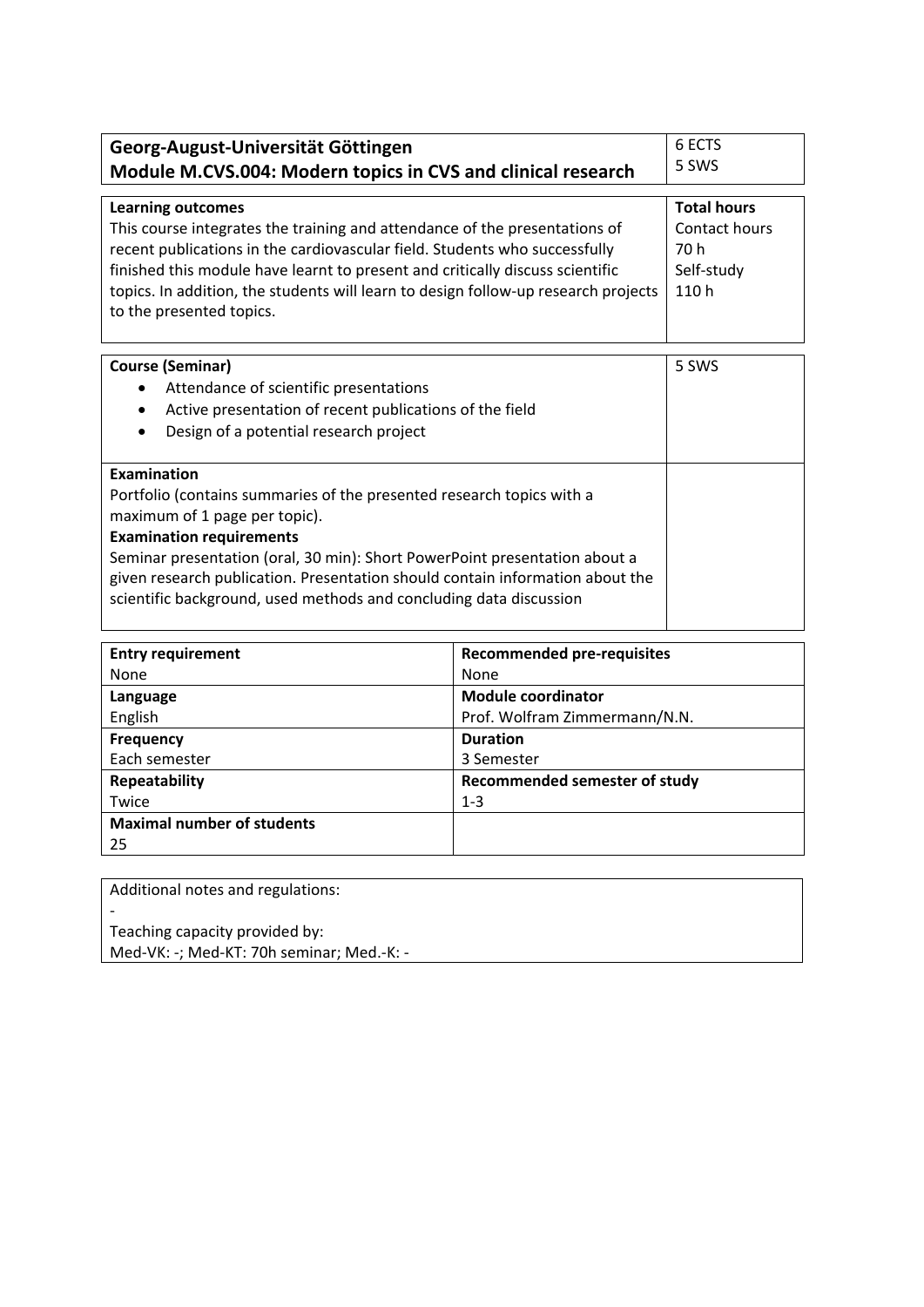# **Part 2**

# Practical modules

## *Synopsis*

The Master program **Cardiovascular Science** contains three practical modules (M.CVS.001; M.CVS.002, M.CVS.003) each with a duration of 8 weeks and a final module (M. CVS.401) in which the master thesis is performed over a period of 6 month.

M.CVS.101: Cardiovascular Basics I

M.CVS.101: Cardiovascular Basics II

**M.CVS.001: Lab rotation I**

M.CVS.201: Cardiovascular diseases and therapies

**M.CVS.002: Lab rotation II**

M.CVS.301: Cardiovascular research in academia and industry

#### **M.CVS.003: Lab rotation III**

M.CVS.004: Modern topics in CVS and clinical research

**Master Thesis**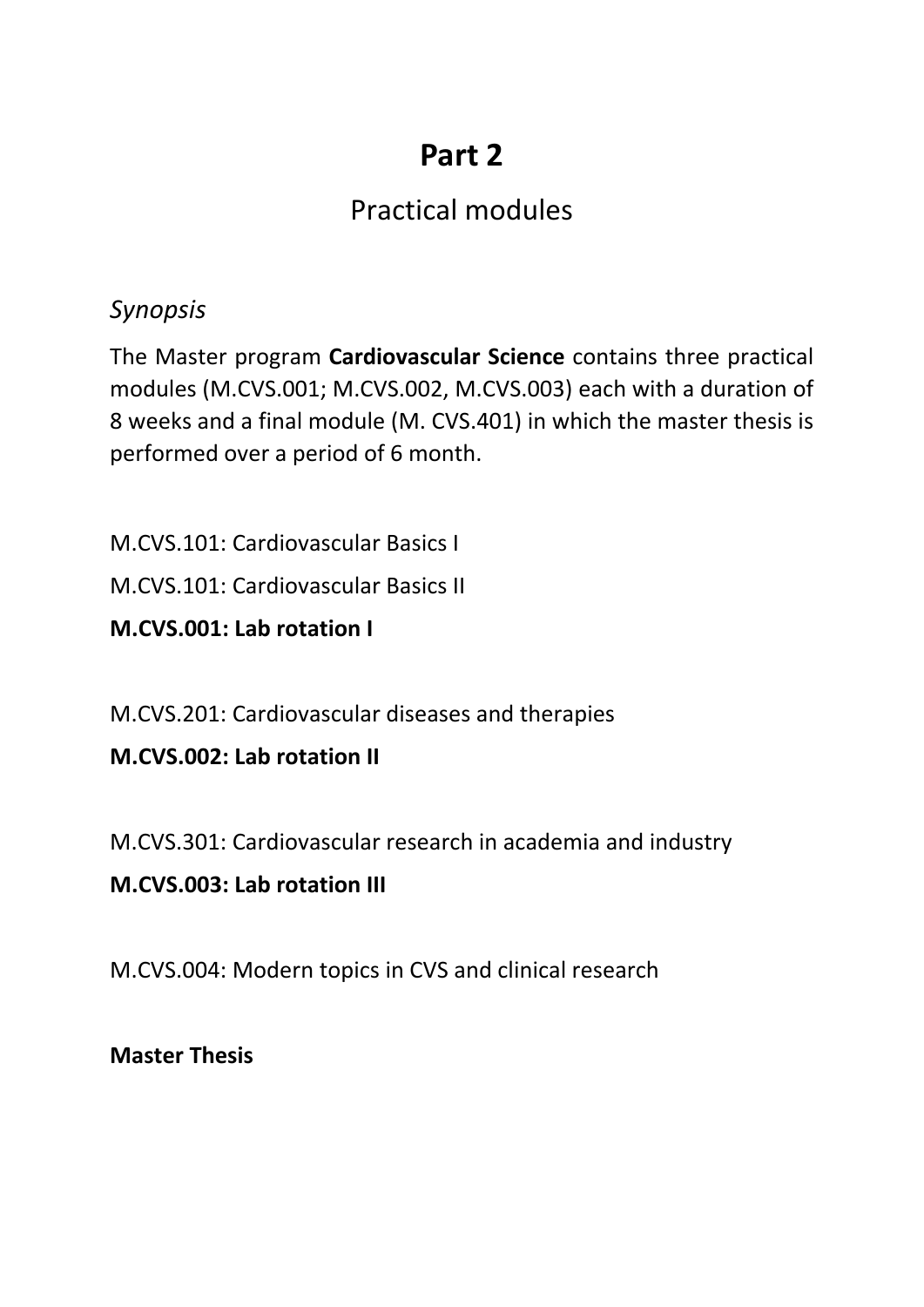| Georg-August-Universität Göttingen                                                                                                                                                                                                                                                                                                                                                                                                                                                                                                                   | 12 ECTS                                                            |
|------------------------------------------------------------------------------------------------------------------------------------------------------------------------------------------------------------------------------------------------------------------------------------------------------------------------------------------------------------------------------------------------------------------------------------------------------------------------------------------------------------------------------------------------------|--------------------------------------------------------------------|
| Module M.CVS.001: Lab rotation I                                                                                                                                                                                                                                                                                                                                                                                                                                                                                                                     | 18 SWS                                                             |
| <b>Learning outcomes</b><br>The practical work will be performed in a group with an expertise in<br>cardiovascular research under direct one-to-one supervision. By working in a<br>research project the students will learn<br>1.) Answering scientific questions with state-of-the-art techniques<br>2.) Analyzing the obtained data critically<br>3.) Managing time and resources in a scientific project<br>4.) Presenting and discussing the data in an appropriate scientific written form<br>5.) Presenting the data in an oral presentation. | <b>Total hours</b><br>Contact hours<br>252 h<br>Self-study<br>108h |

| Course                                                                         | 17 SWS |
|--------------------------------------------------------------------------------|--------|
| 1. Lab rotation I (Practical course, 238h)                                     |        |
| Examination                                                                    |        |
| Scoring of the personal performance, clarity and completeness of the lab book  |        |
| and the lab report (max. 20 pages). Lab report should be build up like a       |        |
| scientific publication containing Introduction, Materials & Methods, Results   |        |
| and Discussion.                                                                |        |
| Course                                                                         | 1 SWS  |
| Lab rotation experience I (Seminar, 14h)                                       |        |
| Examination                                                                    |        |
| Oral presentation (30 min): PowerPoint presentation about the own lab          |        |
| rotation containing: short information about the institution, topic of the lab |        |
| rotation, short scientific background, used methods and concluding data        |        |
| discussion.                                                                    |        |

| <b>Entry requirement</b>          | <b>Recommended pre-requisites</b> |
|-----------------------------------|-----------------------------------|
| None                              | None                              |
| Language                          | <b>Module coordinator</b>         |
| English                           | Prof. Ralf Dressel                |
| <b>Frequency</b>                  | <b>Duration</b>                   |
| Each semester                     | 8 weeks                           |
| Repeatability                     | Recommended semester of study     |
| Once                              |                                   |
| <b>Maximal number of students</b> |                                   |
| 1                                 |                                   |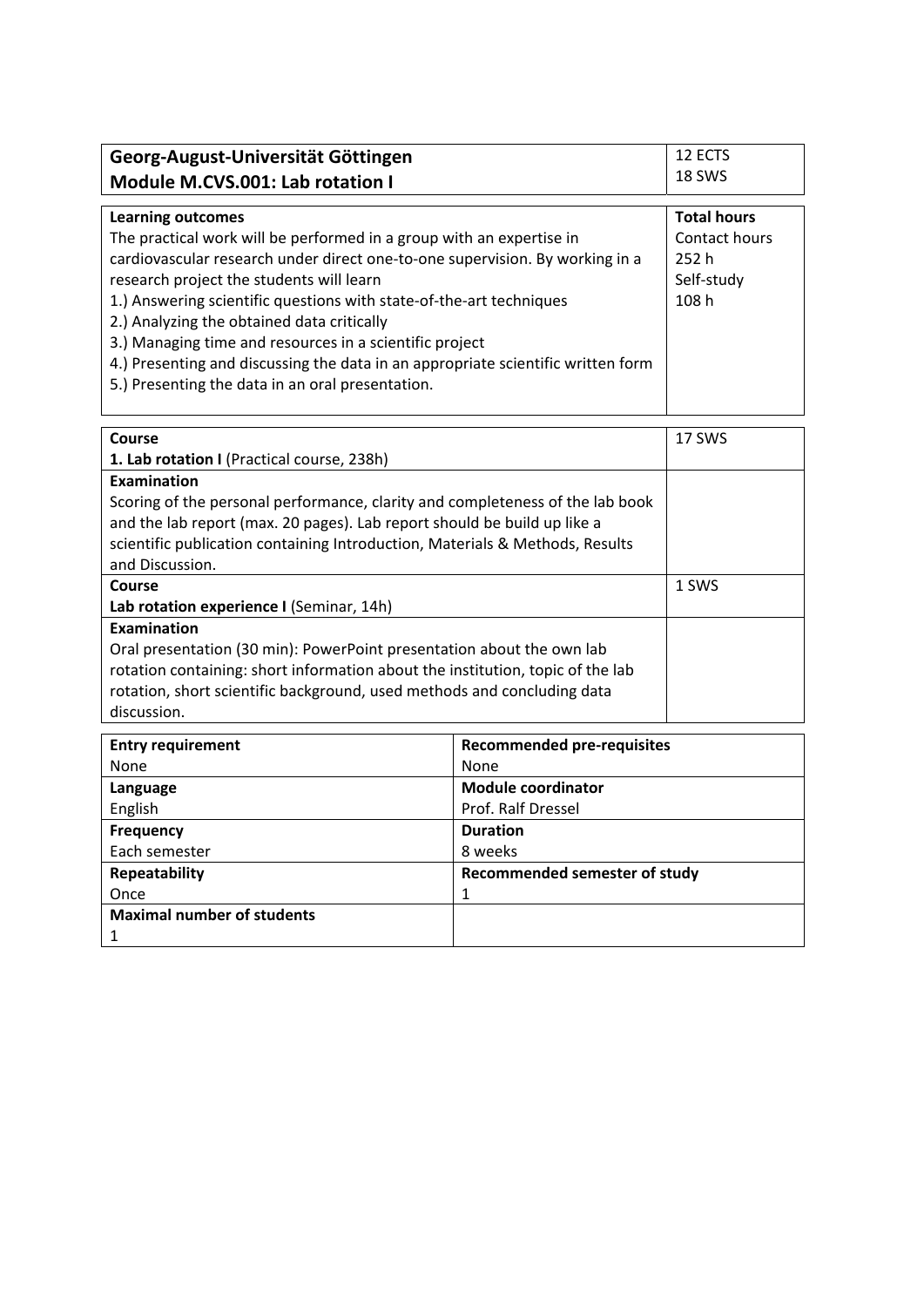| Georg-August-Universität Göttingen                                               | 12 ECTS            |
|----------------------------------------------------------------------------------|--------------------|
| Module M.CVS.002: Lab rotation II                                                | 18 SWS             |
|                                                                                  |                    |
| <b>Learning outcomes</b>                                                         | <b>Total hours</b> |
| The practical work will be performed in a group with an expertise in             | Contact hours      |
| cardiovascular research under direct one-to-one supervision. By working in a     | 252h               |
| research project the students will learn                                         | Self-study         |
| 1.) Answering scientific questions with state-of-the-art techniques              | 108 <sub>h</sub>   |
| 2.) Analyzing the obtained data critically                                       |                    |
| 3.) Managing time and resources in a scientific project                          |                    |
| 4.) Presenting and discussing the data in an appropriate scientific written form |                    |

5.) Presenting the data in an oral presentation.

| Course                                                                         | 17 SWS |
|--------------------------------------------------------------------------------|--------|
| 1. Lab rotation II (Practical course, 238h)                                    |        |
| Examination                                                                    |        |
| Scoring of the personal performance, clarity and completeness of the lab book  |        |
| and the lab report (max. 20 pages). Lab report should be build up like a       |        |
| scientific publication containing Introduction, Materials & Methods, Results   |        |
| and Discussion.                                                                |        |
| Course                                                                         | 1 SWS  |
| Lab rotation experience II (Seminar, 14h)                                      |        |
| Examination                                                                    |        |
| Oral presentation (30 min): PowerPoint presentation about the own lab          |        |
| rotation containing: short information about the institution, topic of the lab |        |
| rotation, short scientific background, used methods and concluding data        |        |
| discussion.                                                                    |        |

| <b>Entry requirement</b>          | <b>Recommended pre-requisites</b> |
|-----------------------------------|-----------------------------------|
| None                              | None                              |
| Language                          | <b>Module coordinator</b>         |
| English                           | Prof. Ralf Dressel                |
| <b>Frequency</b>                  | <b>Duration</b>                   |
| Each semester                     | 8 weeks                           |
| Repeatability                     | Recommended semester of study     |
| Once                              | 2                                 |
| <b>Maximal number of students</b> |                                   |
|                                   |                                   |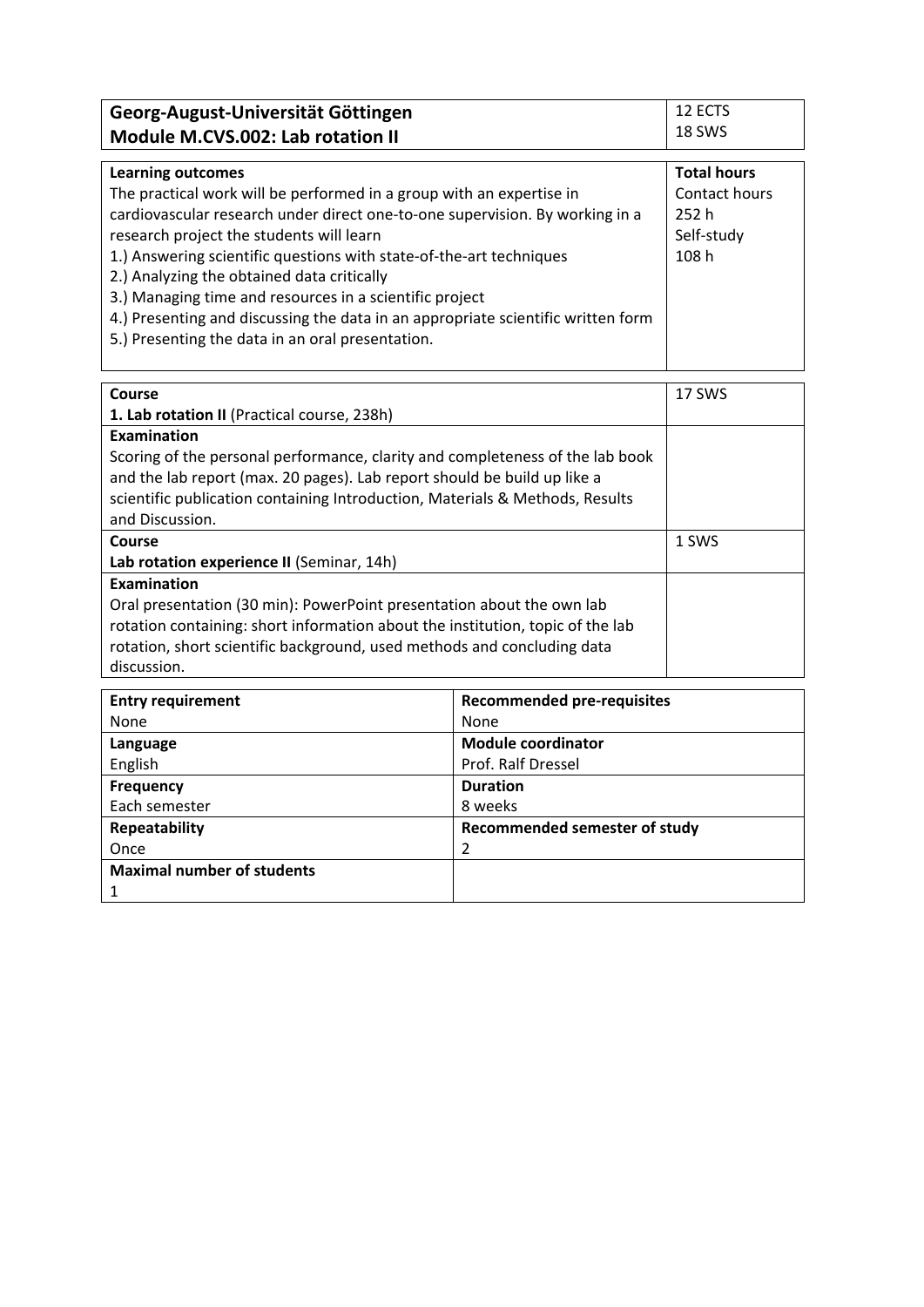| Georg-August-Universität Göttingen | $+11$ ects |
|------------------------------------|------------|
| Module M.CVS.003: Lab rotation III | 17 SWS     |

| <b>Learning outcomes</b>                                                         | <b>Total hours</b> |
|----------------------------------------------------------------------------------|--------------------|
| The practical work will be performed in a group with an expertise in             | Contact hours      |
| cardiovascular research under direct one-to-one supervision. By working in a     | 238 h              |
| research project the students will learn                                         | Self-study         |
| 1.) Answering scientific questions with state-of-the-art techniques              | 92 <sub>h</sub>    |
| 2.) Analyzing the obtained data critically                                       |                    |
| 3.) Managing time and resources in a scientific project                          |                    |
| 4.) Presenting and discussing the data in an appropriate scientific written form |                    |
|                                                                                  |                    |

| <b>Course</b>                                                                 | 17 SWS |
|-------------------------------------------------------------------------------|--------|
| 1. Lab rotation II (Practical course, 238h)                                   |        |
| Examination                                                                   |        |
| Scoring of the personal performance, clarity and completeness of the lab book |        |
| and the lab report (max. 20 pages). Lab report should be build up like a      |        |
| scientific publication containing Introduction, Materials & Methods, Results  |        |
| and Discussion.                                                               |        |

| <b>Entry requirement</b>          | <b>Recommended pre-requisites</b> |
|-----------------------------------|-----------------------------------|
| None                              | None                              |
| Language                          | <b>Module coordinator</b>         |
| English                           | Prof. Ralf Dressel                |
| <b>Frequency</b>                  | <b>Duration</b>                   |
| Each semester                     | 8 weeks                           |
| Repeatability                     | Recommended semester of study     |
| Once                              | 3                                 |
| <b>Maximal number of students</b> |                                   |
| 1                                 |                                   |